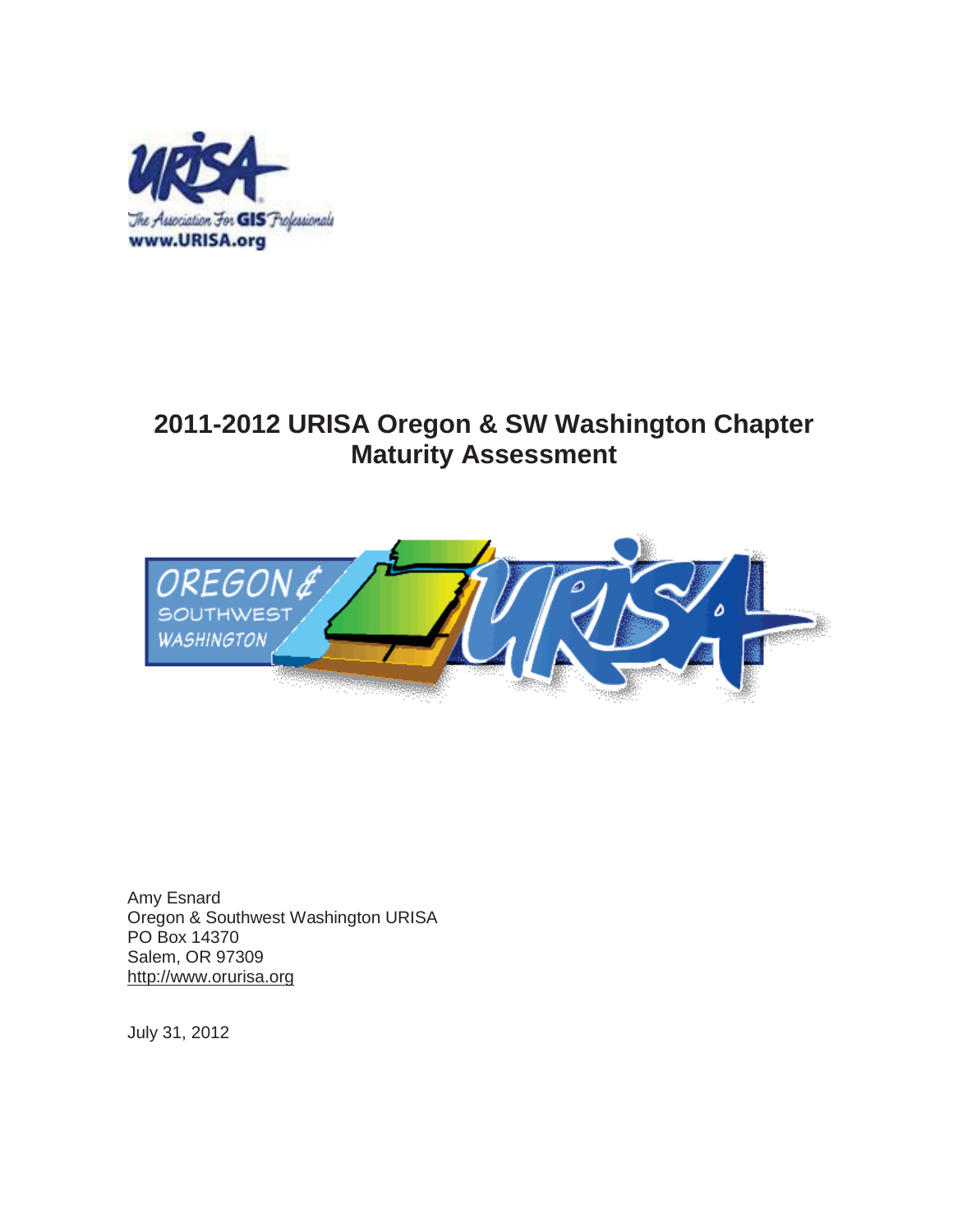### **REVISION HISTORY**

| <b>Date</b> | <b>Version</b> | <b>Description</b>                             | <b>Author</b>       |
|-------------|----------------|------------------------------------------------|---------------------|
| 02.28.08    | v1             | 2007-2008 URISA Chapter Maturity<br>Assessment | Danielle Ayan       |
| 03.10.09    | V <sub>2</sub> | 2008-2009 URISA Chapter Maturity<br>Assessment | Luke Boggess        |
| 02.28.10    | V <sub>3</sub> | 2009-2010 URISA Chapter Maturity<br>Assessment | Karen Brandt        |
| 3.25.2011   | V4             | 2010-2011 URISA Chapter Maturity<br>Assessment | <b>Tripp Corbin</b> |
| 5.1.2012    | V5             | 2011-2012 URISA Chapter Maturity<br>Assessment | Amy Esnard          |

*2011-2012URISA CHAPTER MATURITY ASSESSMENT: [CHAPTER NAME]*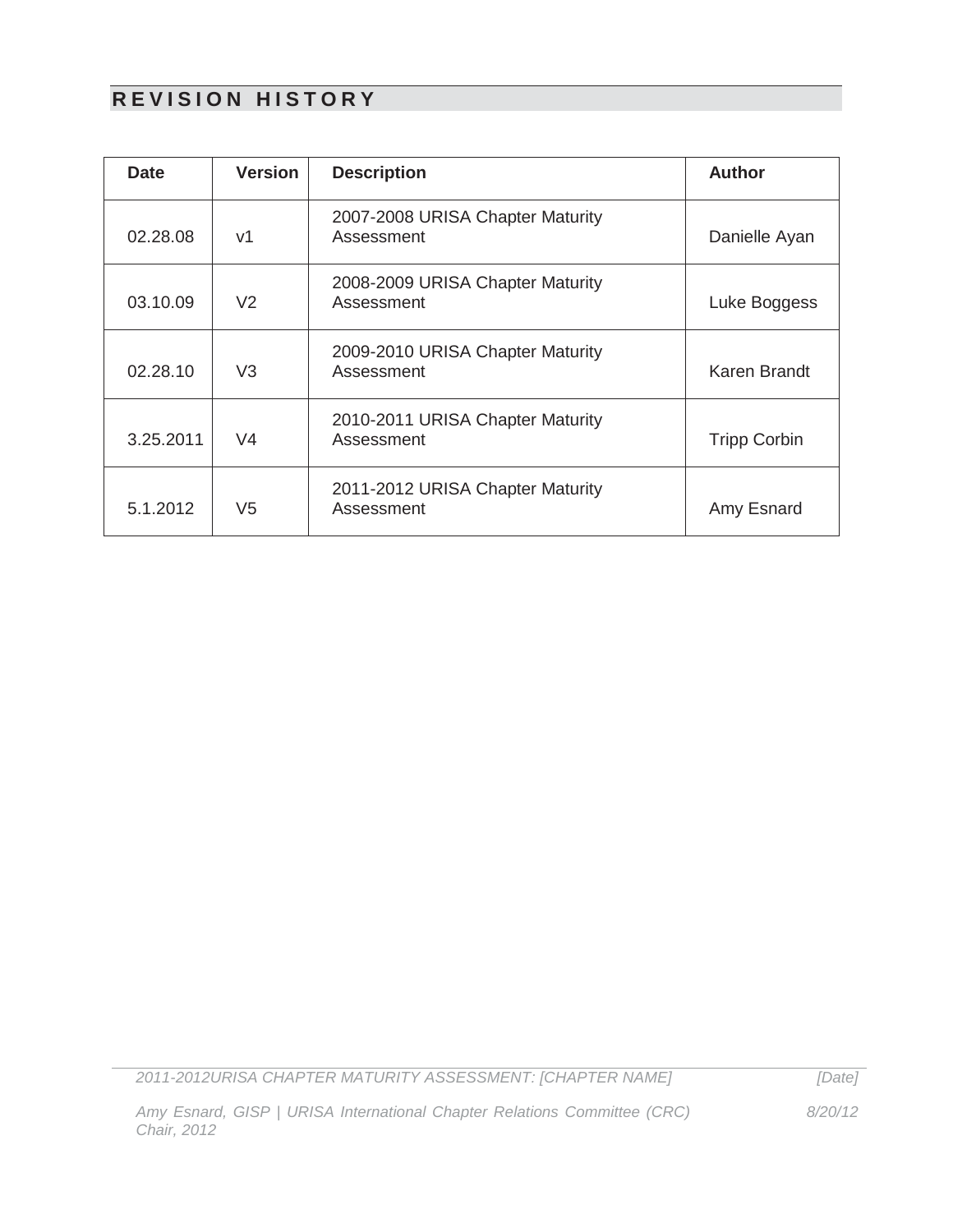June 5, 2012

Hello Chapter Leaders,

The time has come to complete the annual Chapter Maturity Assessment.

Please take the time to complete it in its entirety. The information compiled by the CRC and is used as a tool to help URISA Leadership better understand the current state of the local Chapters, the state of the GIS Profession and to define potential needs for URISA support. The Assessment is a great tool for both the Chapter - to reflect on historical activities and their successes - and for other chapters to glean new and fun activities from their fellow chapters.

The Maturity Assessment is also used to help chose the Chapter of the Year Award. The Chapter of the Year receives special recognition on the URISA Website and has bragging rights with the other chapters. Last year's chapter of the year was Ontario. This year it could be you! All chapters are eligible for consideration, regardless of the size or age of your Chapter. Outstanding Chapter award criteria include: Innovation, Education, Outreach and Community Impact. Did you reach your goals for the year? Has your Chapter expanded its membership? What has your Chapter engaged in to service the needs of your local GIS community?

As an added incentive all chapters that get the Assessment completed and submitted by the deadline **(July 30, 2012)** will receive a **free admission to the 2012 GIS Pro Conference**  (http://www.urisa.org/gispro2012). During the URISA International Annual GIS-Pro Conference, URISA International sponsors a Chapter Leaders Forum (CLF). We ask all Chapters to send at least one representative from their Board to participate in the Forum - this year it will be held on the afternoon of **September 30**. The Forum gives Chapter leaders an opportunity to share experiences and gain valuable information about Chapter programs and administration. This is a great chance to meet other Chapter Leaders, discuss and share Chapter experiences and issues and to speak directly with members from the URISA Board of Directors. If there is a specific topic of interest that you would like to have addressed during the Forum, please forward it to me. Last year we committed the later portion of our meeting to discussion about the draft Chapter Affiliation Agreement. I expect we will do the same this year.

Again thanks for taking the time to complete the Annual Chapter Maturity Assessment. If you have any questions please contact your CRC Liaison or me. I look forward to seeing you at the GIS Pro 2012 Conference!

**Sincerely** 

#### Amy Esnard GISP

Chair, Chapter Relations Committee - URISA International

#### Amy.esnard@state.or.us

*2011-2012URISA CHAPTER MATURITY ASSESSMENT: [CHAPTER NAME]*

*Amy Esnard, GISP | URISA International Chapter Relations Committee (CRC) Chair, 2012*

*[Date] 8/20/12*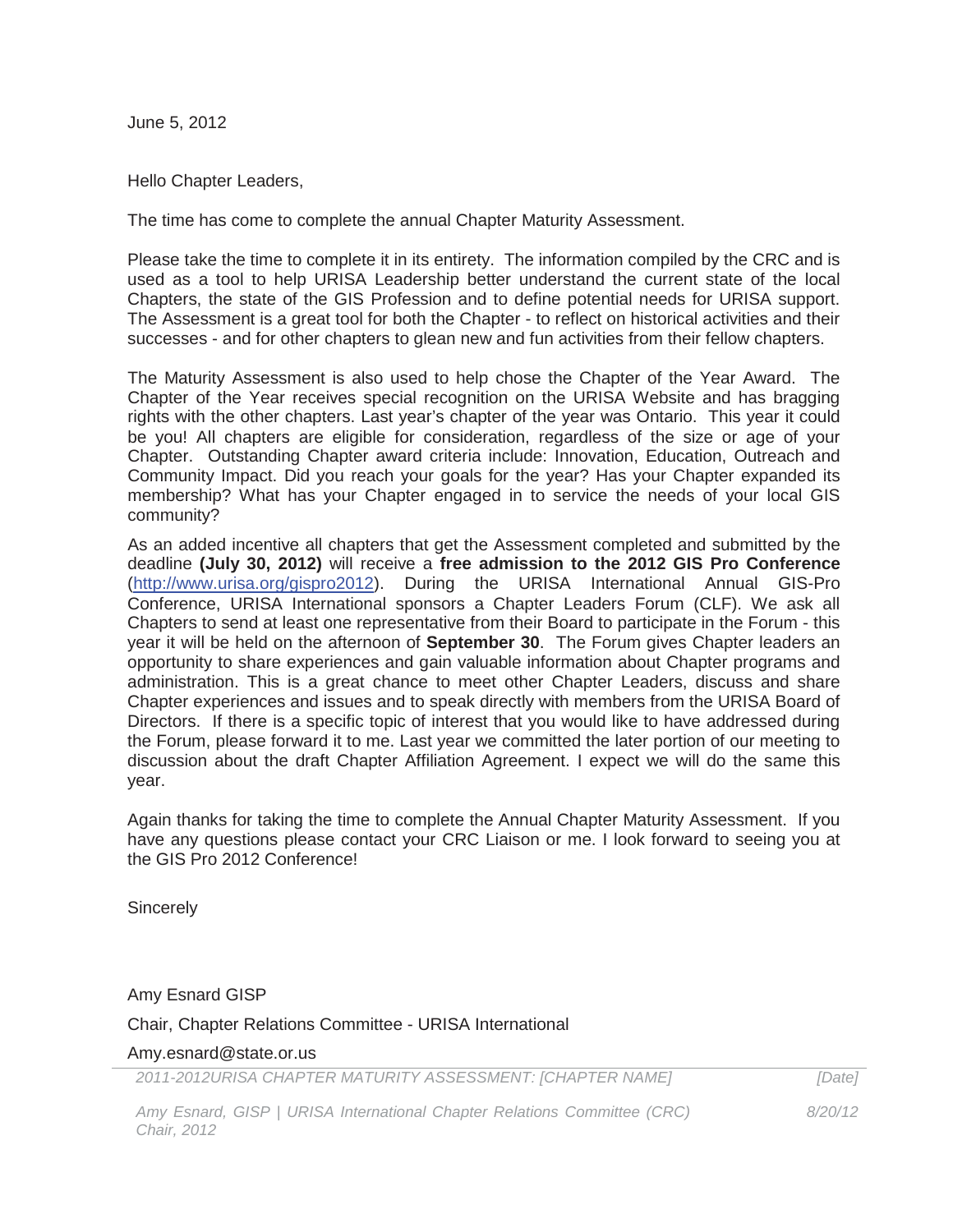### **2011-2012 URISA CHAPTER MATURITY ASSESSMENT**

## **EXECUTIVE SUMMARY**

#### **Mission of this Document:**

The mission of this document is to develop a matrix for measuring the maturity of a single URISA chapter and the composite maturity of all chapters at a snapshot in time (annually) and over time. Although there will be many areas where individual chapters vary, the intention is that this assessment can be leveraged by URISA International and all chapters by targeting focus toward those chapters and those areas needing assistance.

*2011-2012URISA CHAPTER MATURITY ASSESSMENT: [CHAPTER NAME]*

*Amy Esnard, GISP | URISA International Chapter Relations Committee (CRC) Chair, 2012*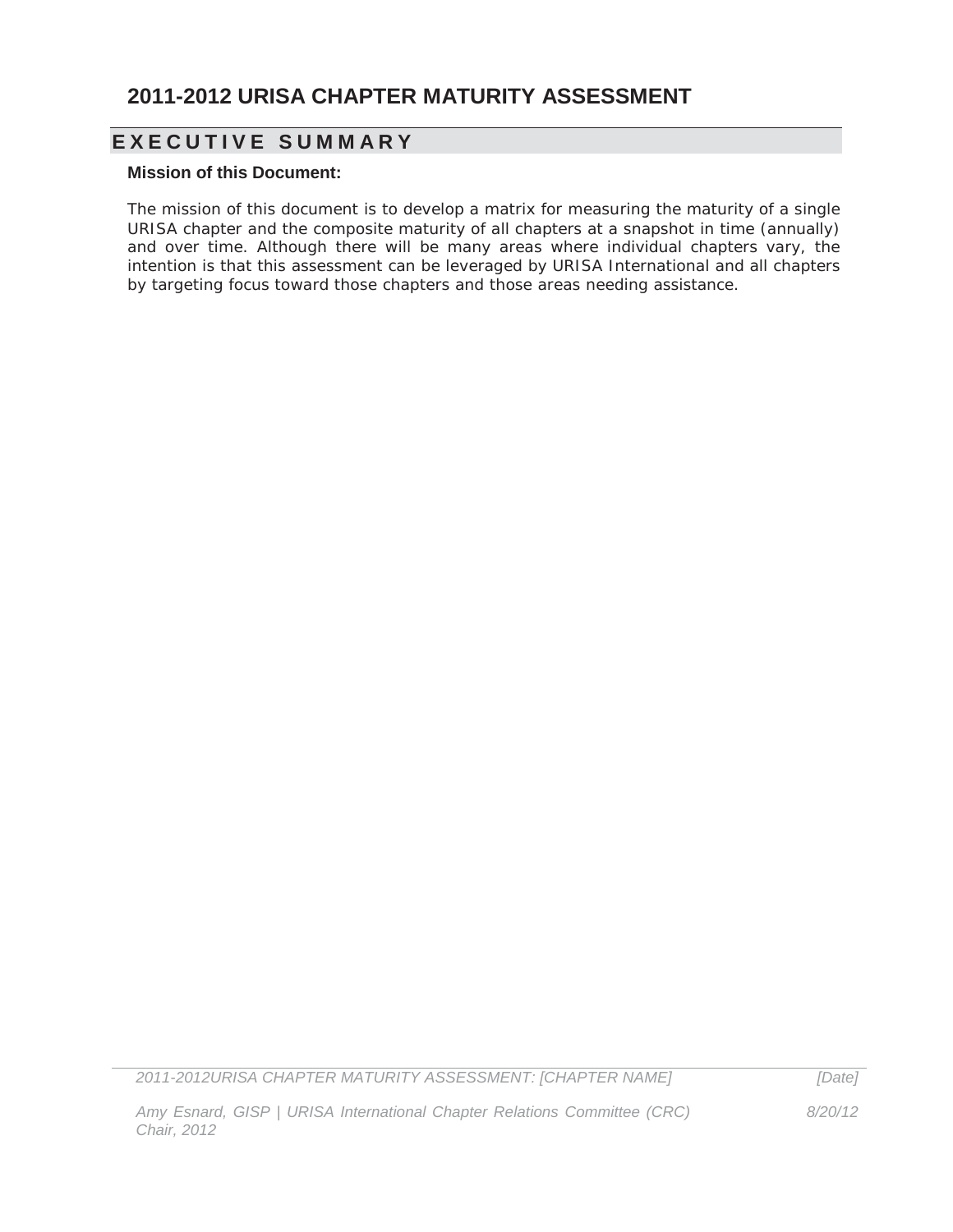#### **OREGON & SW WASHINGTON URISA PROFILE:**

Chapter Mission/Vision/Overview:

Area served: Oregon and Southwest Washington

Active since: 1992

Current Lead Chapter Officer: Amy Esnard, President

Annual reporting period: 2011 - 2012

Total membership: 1,380 members currently signed up on our website

Membership fees:

- \$ 0 Individual
- \$ 0 Student
- \$<u>\_0</u>\_Sponsor
- \$ 0 Corporate
- \$ 0 Other (Identify organization membership category)

The Oregon & Southwest Washington Chapter does not charge any membership fees. We rely on Conference registration and sponsorship fees as our funding sources.

**(A)** Top three chapter goals for the upcoming year (3 points)

- I. To improve our Chapter's Financial Diversity: to reduce expenses and assure revenues remain strong.
- II. Section (Chapter Subdivisions) and SIG support: provide a version of Chapter Leader's Training to our Sections and SIGS to enable them to become stronger, more efficient and better aligned with the Chapter and URISA Int'l.
- III. Improve our Chapter's communication, outreach and general support to our members and regional GIS Community: focusing on website improvement, social media, newsletter and additional regional workshops.
- **(B)** What three training and educational programs would you like URISA to develop over the next 5 years? (3 points)
	- I. GIS Management and Program Development (complimentary to the ULA)
	- II. URISA Leadership Academy Part II
	- III. GIS ROI overview for non-GIS Executives

*[Date] 8/20/12*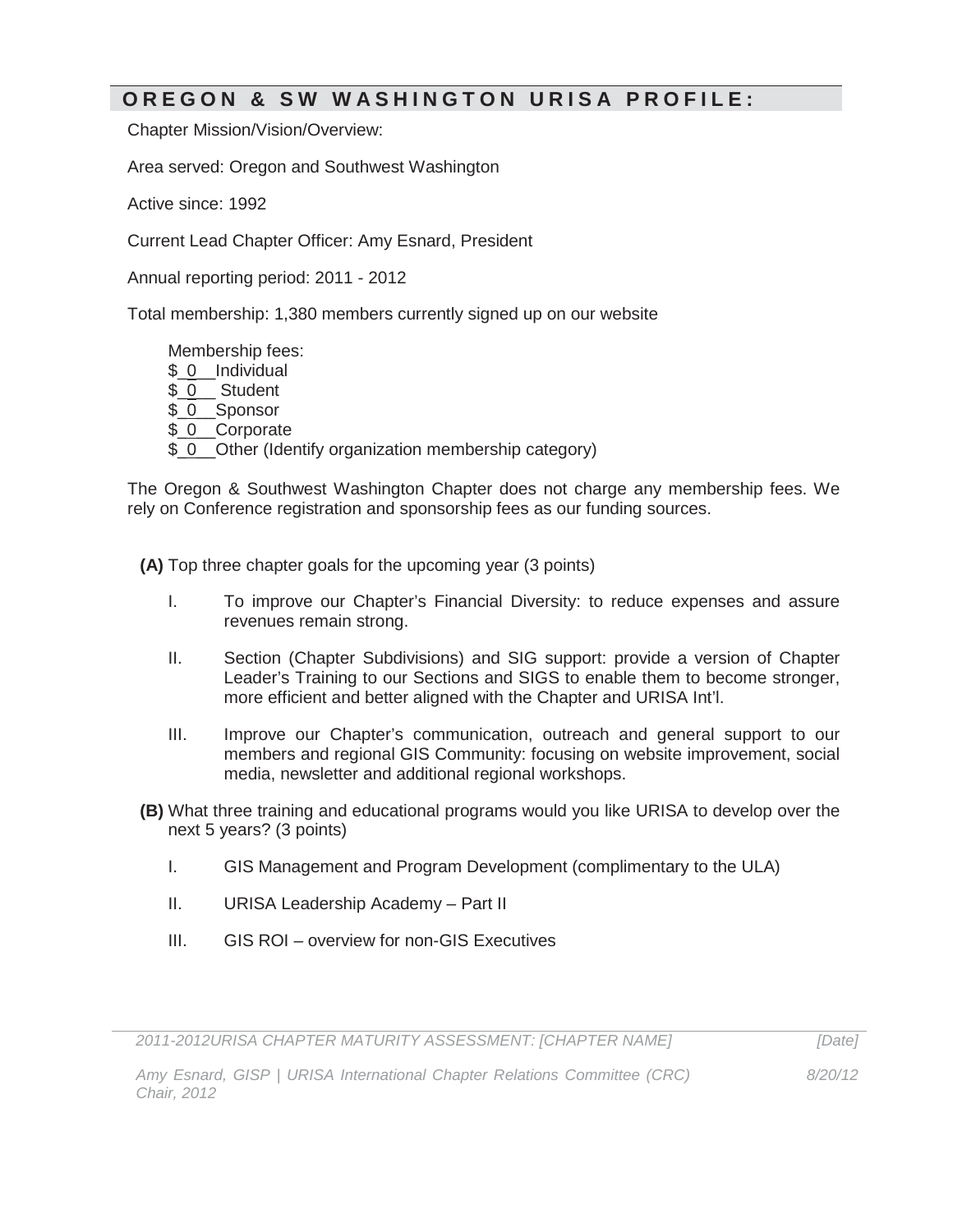- **(C)** Do you have a wish list for URISA International (i.e., areas where your chapter needs assistance, collaborative ideas that would benefit many chapters and URISA International, other)? (3 points)
- **(D)** Why should your Chapter be considered as the URISA International Chapter of the Year? – Criteria: innovation, outreach, education, community service, and achieving last year's goals. (5 points)

Our Chapter has achieved the top three goals which were stated in the 2011 CMA. We have also maintained a healthy and sustainable Chapter by seeking out new opportunities to collaborate with existing groups and organizations in our community and continuing to support our existing member network.

The following top three goals stated in last year's CMA were achieved as follow:

[GOAL #1] To launch a Young Professionals Special Interest Group modeled after the Australian SSSI and URISA International YP group structures.

*The ORURISA Young Professionals commenced their kickoff meeting in May. They have continued to build momentum, forming their charter and liaising with the URISA Int'l Vanguard Cabinet to align with their mission and objectives as well as leverage URISA resource. Notes from the Kickoff meeting can be found here:*  http://www.orurisa.org/Resources/Documents/ORURISA\_YP\_KickoffMtg\_Notes\_050712.pdf

[GOAL #2] To continue to evolve the Virtual Teams that we created in the prior year to conduct the operations of the Chapter.

*We have since elaborated on the virtual team organization and responsibilities, reflected in the new ORURISA Organization Chart:* http://www.orurisa.org/OrgChart

[GOAL #3] To focus on defining our membership profiles and assure that we are aligned with the desires of our membership to assure our relevancy.

*In response to our membership survey results, we have offered an increasing amount of professional development and community networking. This was accomplished by improving our annual GIS In Action conference content/partnering with the PLSO for a broader knowledge-base; Partnered with WAURISA in providing a successful three-region virtual workshop, attended by more than 200 people in Seattle, Portland and Southern Oregon:*  http://www.orurisa.org/MITC; *In compliance with our Chapter Bylaws, we have adopted our FIFTH SIG (in addition to the Young Professionals), and a new Section. The SIG, ArcGIS Server and API User Group, provides the special professional development, technical support and social networking in a unique technical facet. The new Section, Columbia Pacific GIS Users Group, represents five coastal counties, spanning from Oregon to Washington – increasing our Chapter's service area.*

*8/20/12*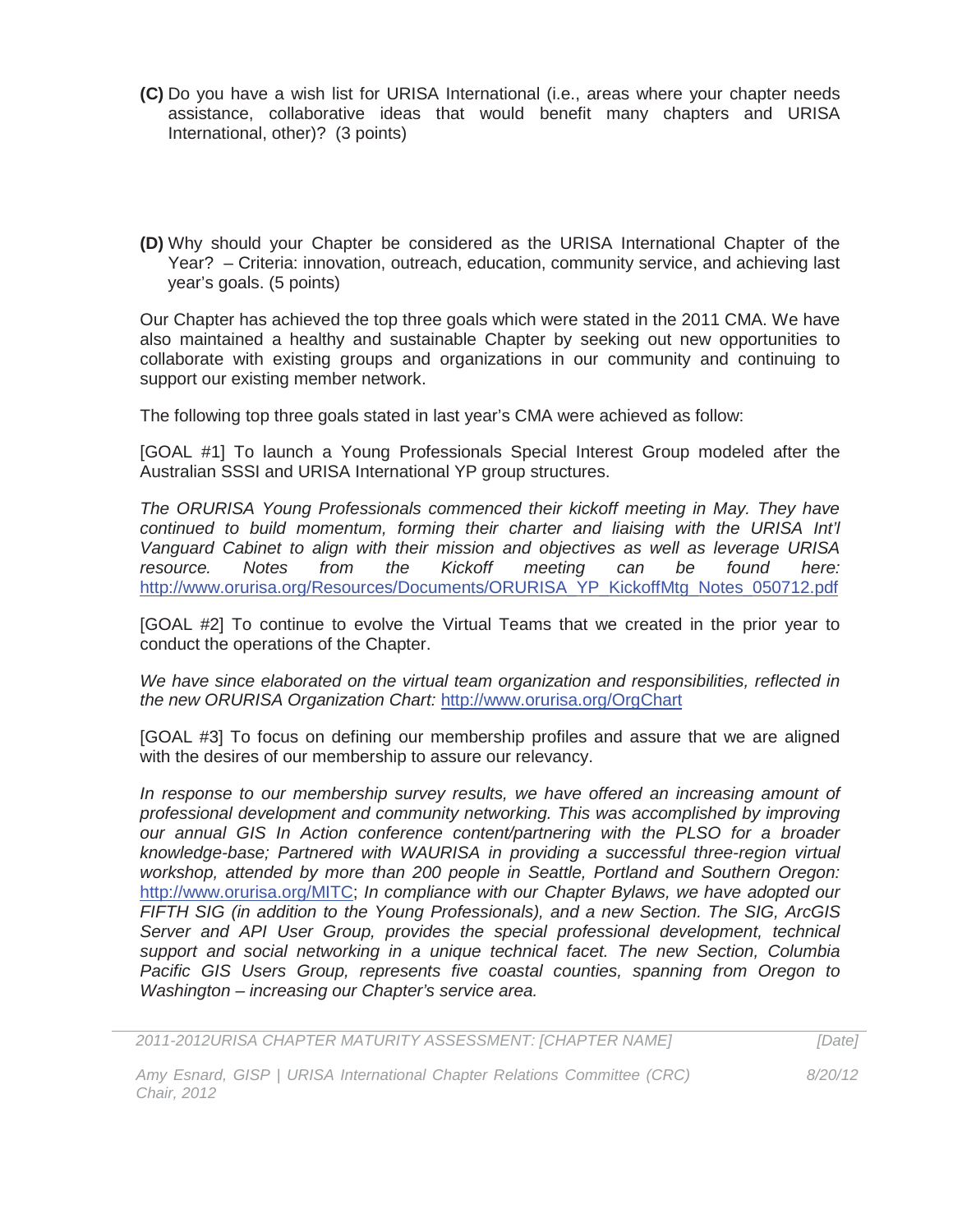*[Date]*

*8/20/12*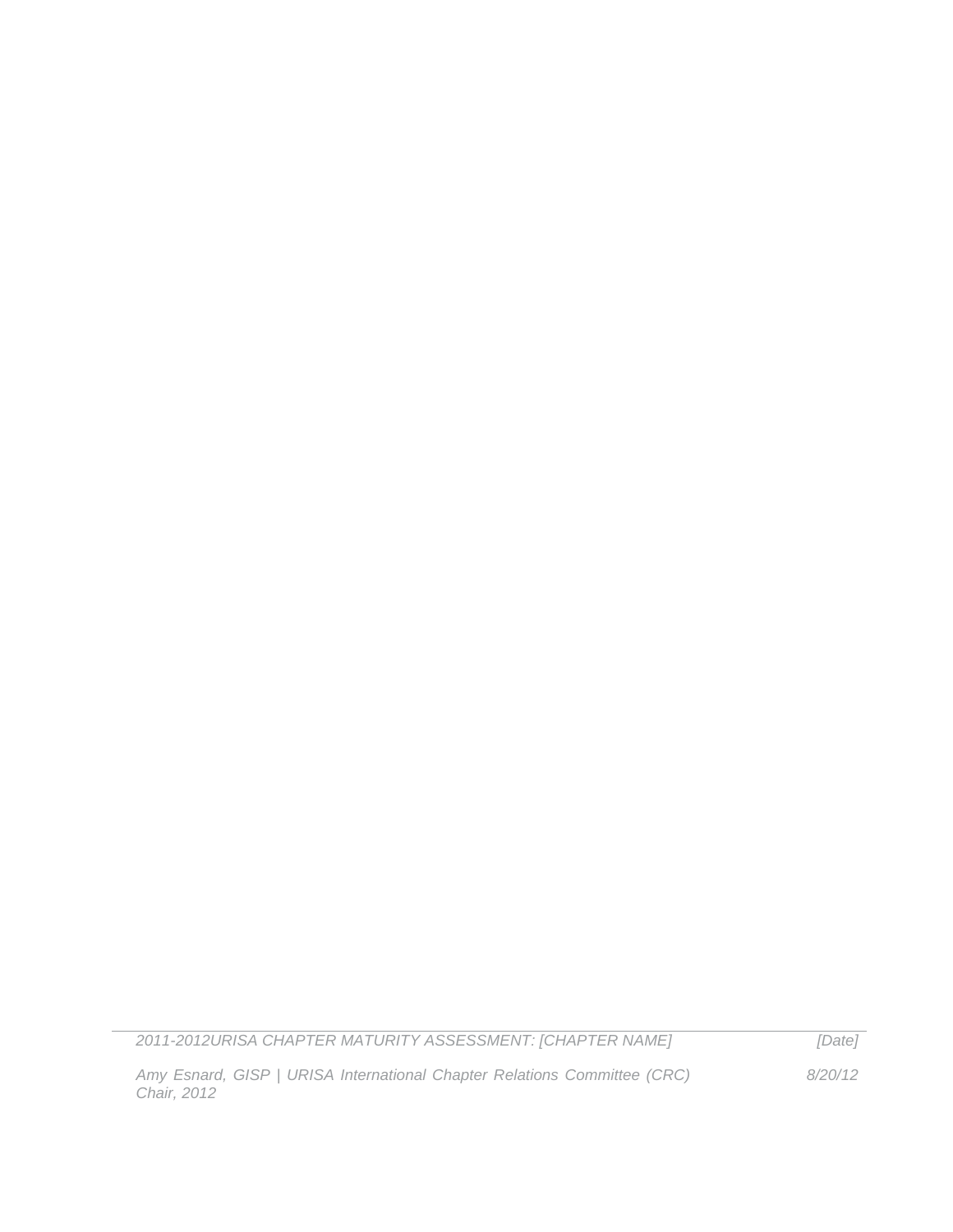| <b>CARD</b> | <b>CHAPTER 2011 MATURITY ASSESSMENT</b>                                                                                                                                                                                                                                                                                                                                                                                                                                                                                                                                                                   | 5 – Fully Implemented<br>4 - In Progress - Fully Resourced to Complete<br>3 - In Progress - Partial Resources Available<br>2 - Planned - Resources Assigned<br>1 - Not Planned - No Resources Assigned<br>0 – Not Applicable |  |  |  |  |
|-------------|-----------------------------------------------------------------------------------------------------------------------------------------------------------------------------------------------------------------------------------------------------------------------------------------------------------------------------------------------------------------------------------------------------------------------------------------------------------------------------------------------------------------------------------------------------------------------------------------------------------|------------------------------------------------------------------------------------------------------------------------------------------------------------------------------------------------------------------------------|--|--|--|--|
| 5           | 1. The chapter is an established non-profit organization with an active Federal ID number.<br>Comment: We have maintained this status for well over ten years                                                                                                                                                                                                                                                                                                                                                                                                                                             |                                                                                                                                                                                                                              |  |  |  |  |
| 5           | 2. The Board has filed its most recent year IRS Form 990 (if a non-profit organization) or<br>other appropriate IRS form for the organization.<br>Comment:                                                                                                                                                                                                                                                                                                                                                                                                                                                |                                                                                                                                                                                                                              |  |  |  |  |
| 5           | 3. The Board abides by chapter By-laws that have been updated within the last 5-years.<br>Comment: We have adopted By-laws that are periodically reviewed. We have established a Business team<br>that is charged with reviewing the by-laws and recommending amendments to the Board                                                                                                                                                                                                                                                                                                                     |                                                                                                                                                                                                                              |  |  |  |  |
| 5           | The chapter has regular Board and member meetings.<br>4.<br>Comment: The Board meets approximately every 2 months through virtual teleconference meetings and<br>annually in person at our GIS In Action conference. Meetings are documented. We also conducted our second<br>annual full-day Board Leadership Retreat in February                                                                                                                                                                                                                                                                        |                                                                                                                                                                                                                              |  |  |  |  |
| 5           | The chapter offers an annual/biennial conference(s).<br>5.<br>Comment: We hold an annual GIS In Action Conference, in conjunction with ASPRS. This year's was a joint conference<br>w/PLSO. We also hold meetings throughout the state that are sponsored by our many Sections and Special Interest<br>groups. Information about the conference may be observed at:http://www.orurisa.org/GIS_In_Action                                                                                                                                                                                                   |                                                                                                                                                                                                                              |  |  |  |  |
| 5           | The chapter coordinates and collaborates with URISA International (including the CRC)<br>6.<br>or other allied organizations. Please elaborate with comments.<br>Comment: Our Chapter has been aligning with URISA International in maintaining Chapter roles and new Young<br>Professional/Vanguard Committee initiatives. One of our Board members, Cy Smith, is the Past-President of the<br>International organization. Our current President, Amy Esnard, is the CRC Chair. Both of these contacts are valued<br>as they provide a link to URISA International's larger mission.                     |                                                                                                                                                                                                                              |  |  |  |  |
|             | 7. The chapter offers workshops and other educational opportunities. Please elaborate<br>with comments.<br>Comment: Our Sections and Special Interest Groups frequently conduct regional GIS user meetings throughout<br>the state. A list of past events may be observed on our website at: http://www.orurisa.org/Events                                                                                                                                                                                                                                                                                |                                                                                                                                                                                                                              |  |  |  |  |
|             | 8. The chapter offers communications (website, surveys, newsletters). Please provide<br>links to online resources.<br>Comment: We actively update a Chapter website that is based on the Wild Apricot solution.<br>This CMS- based solution is used by all of our Sections and Special Interest Groups. We have also enabled on-line<br>event registrations and epayment opportunities. We conduct follow-up surveys for conferences and events. We<br>do not currently publish a newsletter but are looking at various opportunities to utilize social media to<br>communicate with our membership base. |                                                                                                                                                                                                                              |  |  |  |  |
|             | 9.<br>comments.<br>Comment: We held many technical workshops regionally throughout the state, participated in GIS Day<br>activities, held educational conferences, and offer input upon request to state legislative committees on issues<br>affecting the profession.                                                                                                                                                                                                                                                                                                                                    | The chapter has initiatives that positively impact our community. Please elaborate with                                                                                                                                      |  |  |  |  |

*2011-2012URISA CHAPTER MATURITY ASSESSMENT: [CHAPTER NAME]*

*[Date]*

*8/20/12*

*Amy Esnard, GISP | URISA International Chapter Relations Committee (CRC) Chair, 2012*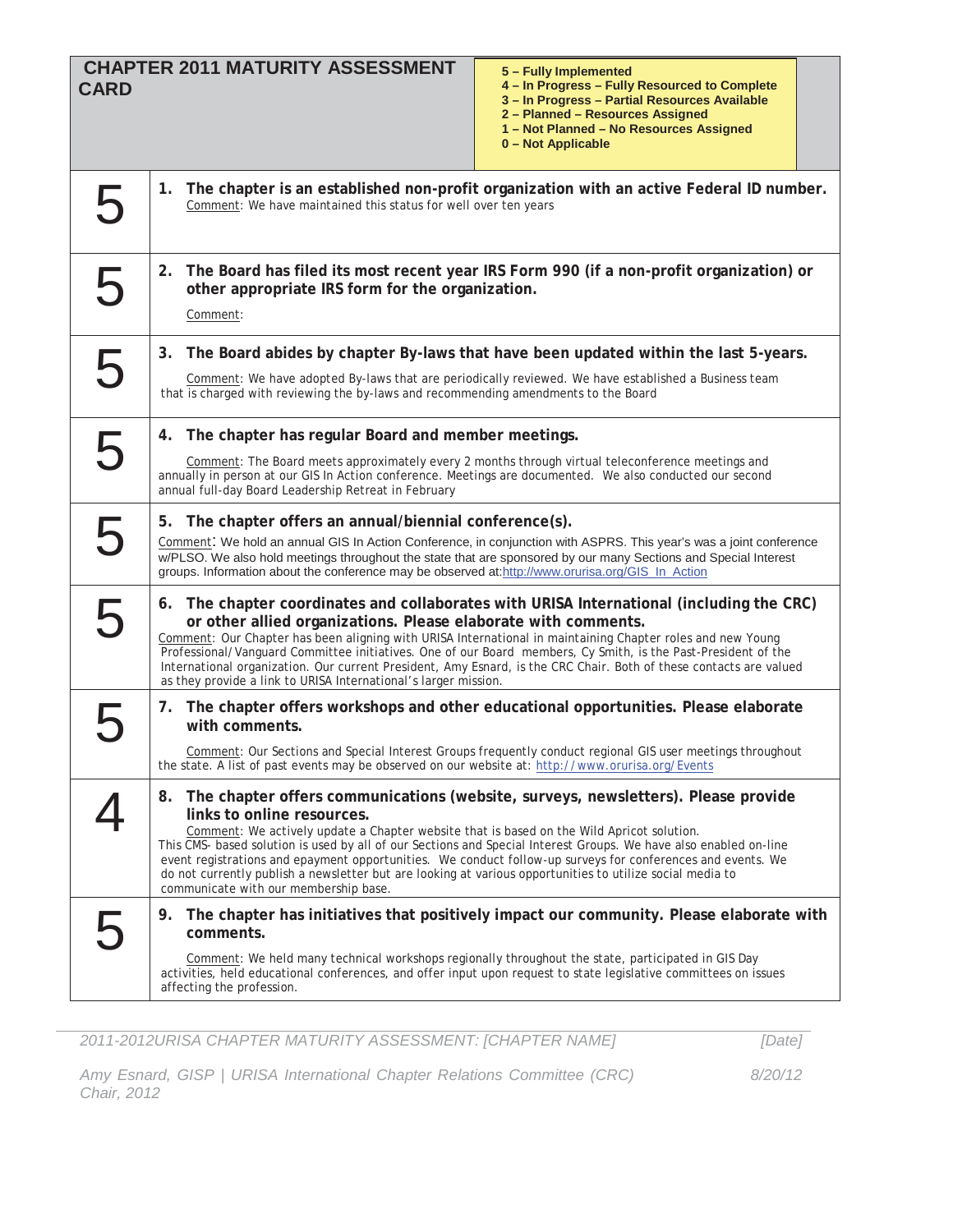| <b>CARD</b> | <b>CHAPTER 2011 MATURITY ASSESSMENT</b>                                                                                                                                                                                                                                                                                                                                                                                       | 5 - Fully Implemented<br>4 - In Progress - Fully Resourced to Complete<br>3 - In Progress - Partial Resources Available<br>2 - Planned - Resources Assigned<br>1 - Not Planned - No Resources Assigned<br>0 - Not Applicable       |  |  |  |
|-------------|-------------------------------------------------------------------------------------------------------------------------------------------------------------------------------------------------------------------------------------------------------------------------------------------------------------------------------------------------------------------------------------------------------------------------------|------------------------------------------------------------------------------------------------------------------------------------------------------------------------------------------------------------------------------------|--|--|--|
|             | 10. The chapter actively recruits new members. Please elaborate with comments.                                                                                                                                                                                                                                                                                                                                                |                                                                                                                                                                                                                                    |  |  |  |
| 5           | Comment: We rely on our website and its contacts database for membership promotions. A membership<br>team, created last year, helped to recruit nd the newly formed Young professional/Vanguard Committee. We<br>have created a new position for our Past-President, as Outreach Coordinator, who is charged with actively<br>recruiting members through our SIG's and Sections and improving general outreach and marketing. |                                                                                                                                                                                                                                    |  |  |  |
|             | 11. At least 20% of chapter members are URISA International members.                                                                                                                                                                                                                                                                                                                                                          |                                                                                                                                                                                                                                    |  |  |  |
| 3           | Comment: As of October 2011, Oregon had 75 active URISA International members. Although this does not<br>make up 20% of our online membership base, if we count our annual conference attendee average as our actual<br>membership base, this number would reflect 37.5%.                                                                                                                                                     |                                                                                                                                                                                                                                    |  |  |  |
| 5           | students. Please elaborate with comments.                                                                                                                                                                                                                                                                                                                                                                                     | 12. The chapter collaborates with K-12 schools and universities and pursues outreach to                                                                                                                                            |  |  |  |
|             | Comment: We participate in GIS Day activities at schools. We have a scholarship program and work with<br>schools to promote our tuition reimbursement and research scholarships. We have Portland State University as a<br>co-sponsor of our annual GIS In Action conference and have formed a Young Professionals SIG who have chosen<br>University Outreach as one of their main objectives this year.                      |                                                                                                                                                                                                                                    |  |  |  |
|             | 13. The chapter collaborates with local, state/provincial, or federal agencies. Please<br>elaborate with comments.                                                                                                                                                                                                                                                                                                            |                                                                                                                                                                                                                                    |  |  |  |
|             | Comment: Our membership has participants from these organizations and our Board of Directors has<br>members from these organizations, with the elected officers representing City, County and State agencies. We<br>with issues pertinent to these parties.                                                                                                                                                                   | also support the Oregon GIS Association (a chapter Special Interest Group) and the State GIS Council, which deals                                                                                                                  |  |  |  |
|             | 14. The chapter's membership has increased over the last reporting year.                                                                                                                                                                                                                                                                                                                                                      |                                                                                                                                                                                                                                    |  |  |  |
|             | Comment: Our contacts list has grown by approximately 15% during the past year, and as mentioned - we are<br>improving our membership profiles by outreach activities, which will expectedly return more members (or<br>contacts). We would like to better define the number of actual members who still remain in our region and who<br>are active in ORURISA.                                                               |                                                                                                                                                                                                                                    |  |  |  |
|             |                                                                                                                                                                                                                                                                                                                                                                                                                               | 15. The chapter has a formal relationship with the State GIS Council or equivalent entity.                                                                                                                                         |  |  |  |
|             | Comment: Our Board has three representatives who are members of the State GIS Council.                                                                                                                                                                                                                                                                                                                                        |                                                                                                                                                                                                                                    |  |  |  |
| 5           | President, President, VP, Secretary, Treasurer, Other-specify<br>Comment: Immediate Past-President, President, Treasure                                                                                                                                                                                                                                                                                                       | 16. The Board maintains (any/all) of the following executive board positions - which are<br>members of URISA International, in good standing: (circle or write in) Immediate Past                                                  |  |  |  |
|             |                                                                                                                                                                                                                                                                                                                                                                                                                               |                                                                                                                                                                                                                                    |  |  |  |
|             | 17. The Board has current job descriptions for each position.<br>are seven separate Virtual teams that deal with various Chapter issues. Our philosophy is to involve as many<br>on our website at: http://www.orurisa.org/teams                                                                                                                                                                                              | Comment: The Chapter's charter defines the roles and responsibilities of these positions. In addition, there<br>individuals as possible versus just having a few individuals handle all the work. The Virtual teams are identified |  |  |  |

*2011-2012URISA CHAPTER MATURITY ASSESSMENT: [CHAPTER NAME]*

*8/20/12*

*Amy Esnard, GISP | URISA International Chapter Relations Committee (CRC) Chair, 2012*